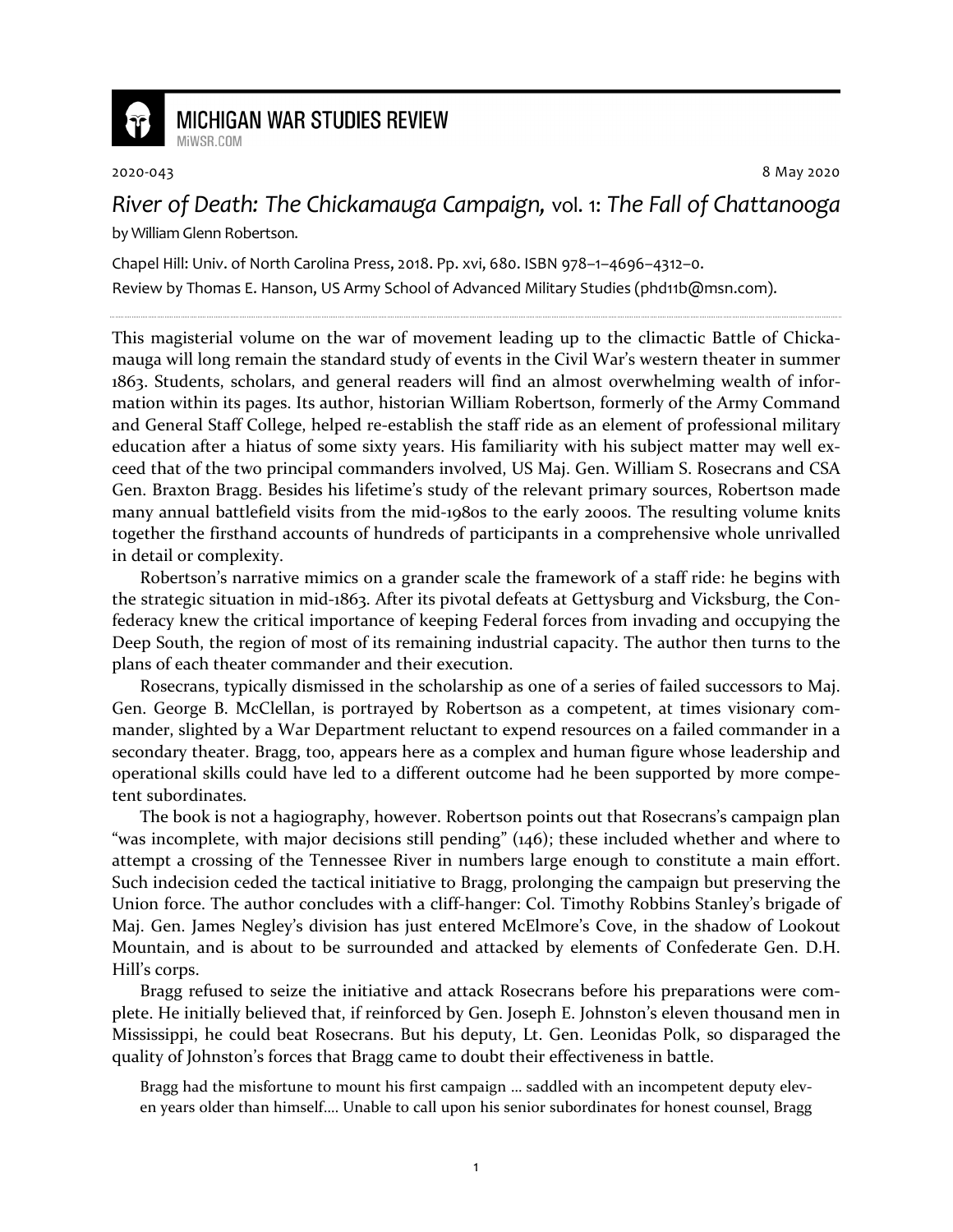had no one to assist him in formulating strategy…. He simply redoubled his efforts to handle the army's administrative work himself. The result was a downward spiral in his physical condition  $(58-59, 470)$ 

that impaired his ability to command.

Robertson devotes most of his narrative to the granular details of the deployments of formations and individuals as the Union Army of the Cumberland slowly drove Confederate forces from Tennessee. In the process, Rosecrans's men traversed some of the most unforgiving terrain confronted by any American army before 1918. Especially valuable here is the author's discussion of the supporting units that enabled Union forces to cross three mountain ranges and several major and minor waterways.<sup>1</sup>

Throughout, Robertson gives voice to hundreds of individual combatants resurrected from archives in twenty-seven states and the District of Columbia. Their vivid first-person accounts lend extraordinary depth and color to his narrative. Besides soldiers' typical complaints about hunger, heat, rain, and mud, Robertson's recreation of the daily lives of men on campaign recalls the seminal works of Bell Wiley.<sup>2</sup>

Despite the author's avowed intent to tell the story of the campaign "comprehensively" (xv), his fixation on the interactions of personalities sometimes veers off into speculation. For example, we read that Rosecrans "was hardly disappointed" at the lack of cooperation he received from Gen. Ulysses S. Grant's forces in the Department of the Tennessee: "Supremely confident of his own abilities and those of his army, he had long been prepared to conduct the coming campaign on his own" (267). If Rosecrans was in fact a shrewd tactician, then he must have known that not pressing Maj. Gen. Henry Halleck to order Grant to work in concert with him would enable Johnston to later reinforce Bragg against him. In an earlier lapse, he argues that an unprovable class bias Polk felt against Bragg was instigated "no doubt" by Polk's mother and wife (68). The evidence for the men's mutual antipathy is well documented; Robertson's "circumstantial" argument is intriguing, but lacks substantiation.

More compelling is Robertson's extensive coverage of the political considerations that led each commander to appreciate the value of Chattanooga as a communications node and resource depot. To this must be added the North's recognition that a significant percentage of the people of eastern Tennessee harbored pro-Union sentiments. It seemed to President Lincoln's administration that success in the 1864 election cycle would require liberation of this oppressed population. Both Halleck and Secretary of War Edwin M. Stanton made this very clear to Rosecrans in a series of stinging missives from Washington. After one particularly egregious note from Halleck, Rosecrans responded: "You do not appear to observe the fact that this noble army has driven the rebels from Middle Tennessee …. I beg in behalf of this army that the War Department may not overlook so great an event because it is not written in letters of blood" (107)—this was a sideways swipe at both Grant's and Maj. Gen. George Meade's recent but costly victories. Bragg's relations with Richmond were no better. Beset by rivals Polk and Lt. Gen. Simon Bolivar Buckner and absent formal authority over Johnston's "super-department" forces in Mississippi, Bragg lacked political clout within the Jefferson Davis administration (409).

<sup>1.</sup> Unfortunately, the book lacks a decent map program to help readers keep track of hundreds of place names (many long-since disappeared or altered); nearly five hundred pages of narrative include only eight black-and-white maps.

<sup>2.</sup> Viz., *The Life of Johnny Reb: The Common Soldier of the Confederacy* (1943) and *The Life of Billy Yank: The Common Soldier of the Union* (1952), both often reprinted.